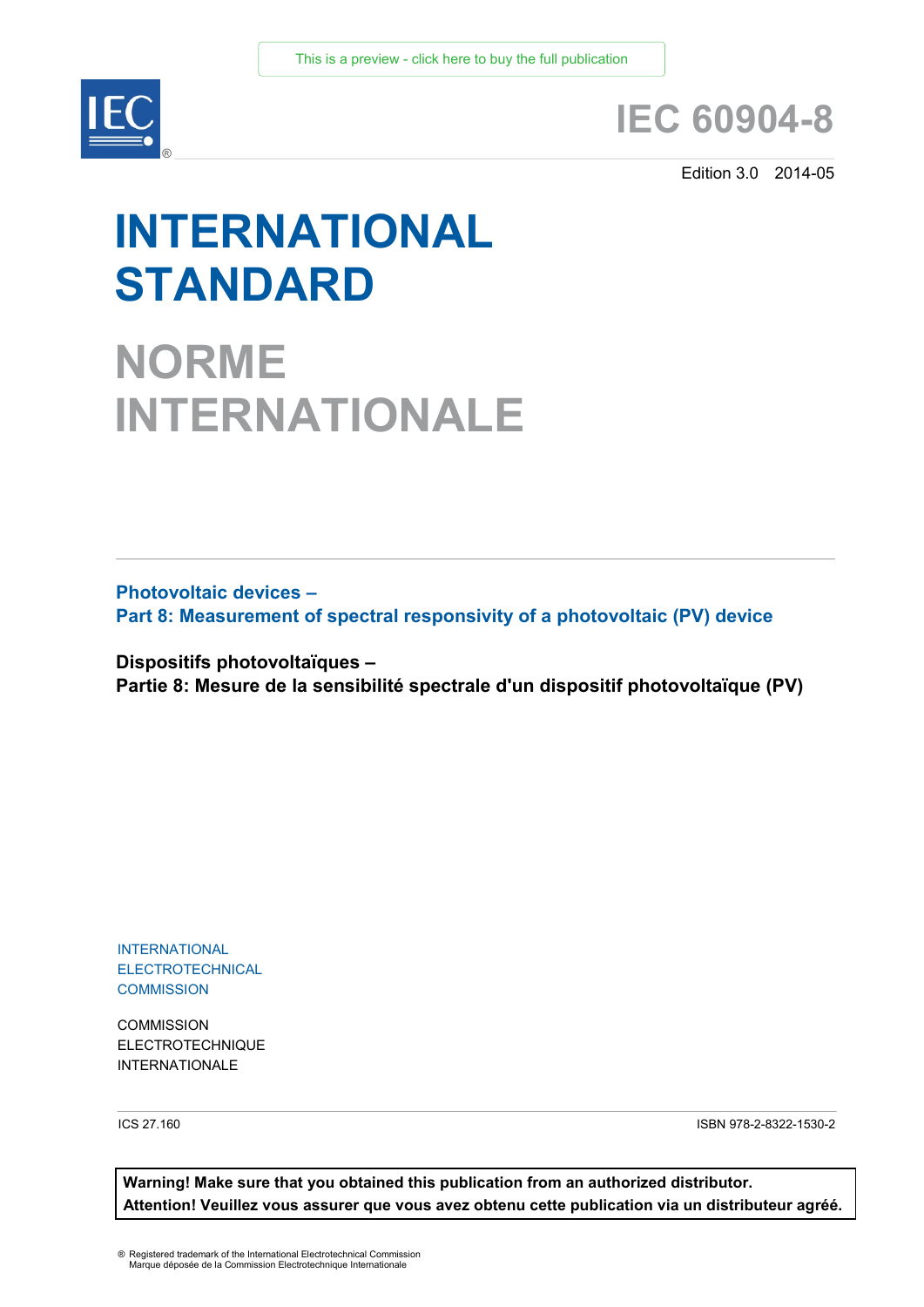– 2 – IEC 60904-8:2014 © IEC 2014

# **CONTENTS**

| 1                                                                                  |     |                                                                       |  |
|------------------------------------------------------------------------------------|-----|-----------------------------------------------------------------------|--|
| 2                                                                                  |     |                                                                       |  |
| 3                                                                                  |     |                                                                       |  |
| 4                                                                                  |     |                                                                       |  |
|                                                                                    | 4.1 |                                                                       |  |
|                                                                                    | 4.2 |                                                                       |  |
|                                                                                    | 4.3 |                                                                       |  |
|                                                                                    | 4.4 |                                                                       |  |
| 5                                                                                  |     |                                                                       |  |
| 6                                                                                  |     |                                                                       |  |
|                                                                                    | 6.1 |                                                                       |  |
|                                                                                    | 6.2 |                                                                       |  |
|                                                                                    | 6.3 |                                                                       |  |
|                                                                                    | 6.4 |                                                                       |  |
|                                                                                    | 6.5 |                                                                       |  |
|                                                                                    | 6.6 |                                                                       |  |
|                                                                                    | 6.7 |                                                                       |  |
|                                                                                    | 6.8 |                                                                       |  |
| 7                                                                                  |     | Measurement of spectral responsivity using a constant light source 13 |  |
|                                                                                    | 7.1 | General method with a grating monochromator or filter wheel13         |  |
|                                                                                    | 7.2 | Measurement of the reference device for setup calibration13           |  |
|                                                                                    | 7.3 |                                                                       |  |
|                                                                                    | 7.4 |                                                                       |  |
|                                                                                    | 7.5 |                                                                       |  |
| 8                                                                                  |     |                                                                       |  |
|                                                                                    | 8.1 |                                                                       |  |
|                                                                                    | 8.2 |                                                                       |  |
| 9                                                                                  |     |                                                                       |  |
|                                                                                    |     |                                                                       |  |
|                                                                                    | 9.2 |                                                                       |  |
|                                                                                    | 9.3 |                                                                       |  |
|                                                                                    | 9.4 |                                                                       |  |
| 10                                                                                 |     |                                                                       |  |
|                                                                                    |     |                                                                       |  |
| Figure 1 - Example block diagram of a differential spectral responsivity measuring |     |                                                                       |  |

| instrument using a continuous light source and a grating monochromator  10                                                                                                  |  |
|-----------------------------------------------------------------------------------------------------------------------------------------------------------------------------|--|
| Figure 2 – Example block diagram of a differential spectral responsivity measuring                                                                                          |  |
| Figure 3 – Example block diagram of a spectral responsivity measuring instrument                                                                                            |  |
| Figure 4 – Example of the measurement setup for the differential spectral responsivity<br>measurement of a target cell in a PV module, where the supplemental bias light is |  |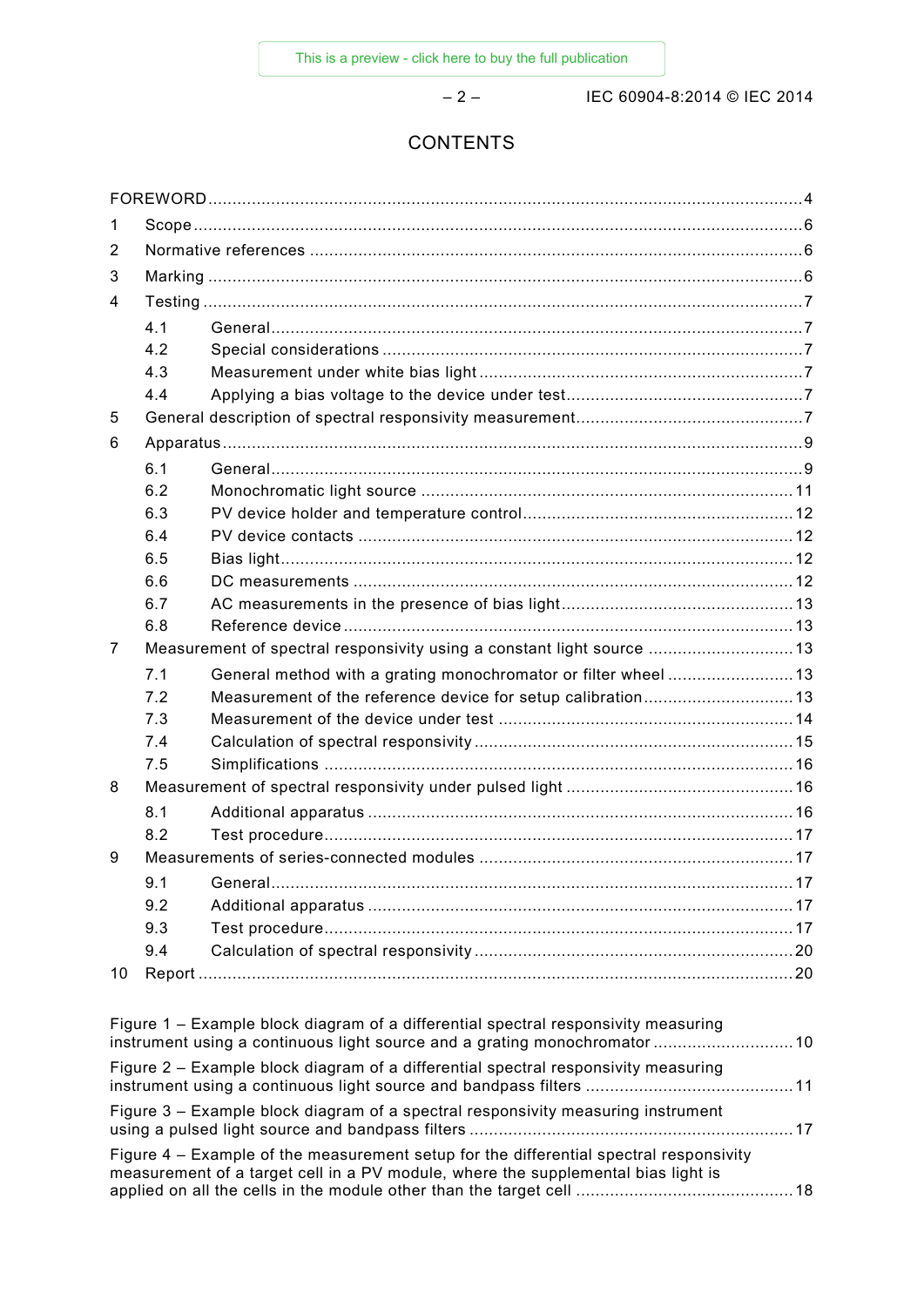IEC 60904-8:2014 © IEC 2014 – 3 –

| Figure 5 – Example of the measurement setup for the differential spectral responsivity |  |
|----------------------------------------------------------------------------------------|--|
| measurement of a target cell in a PV module, where the supplemental bias light is      |  |
| applied on all the cells in a string of the module other than the target cell19        |  |
| Figure 6 – Determination of the bias voltage $Vb$ to set the voltage across the target |  |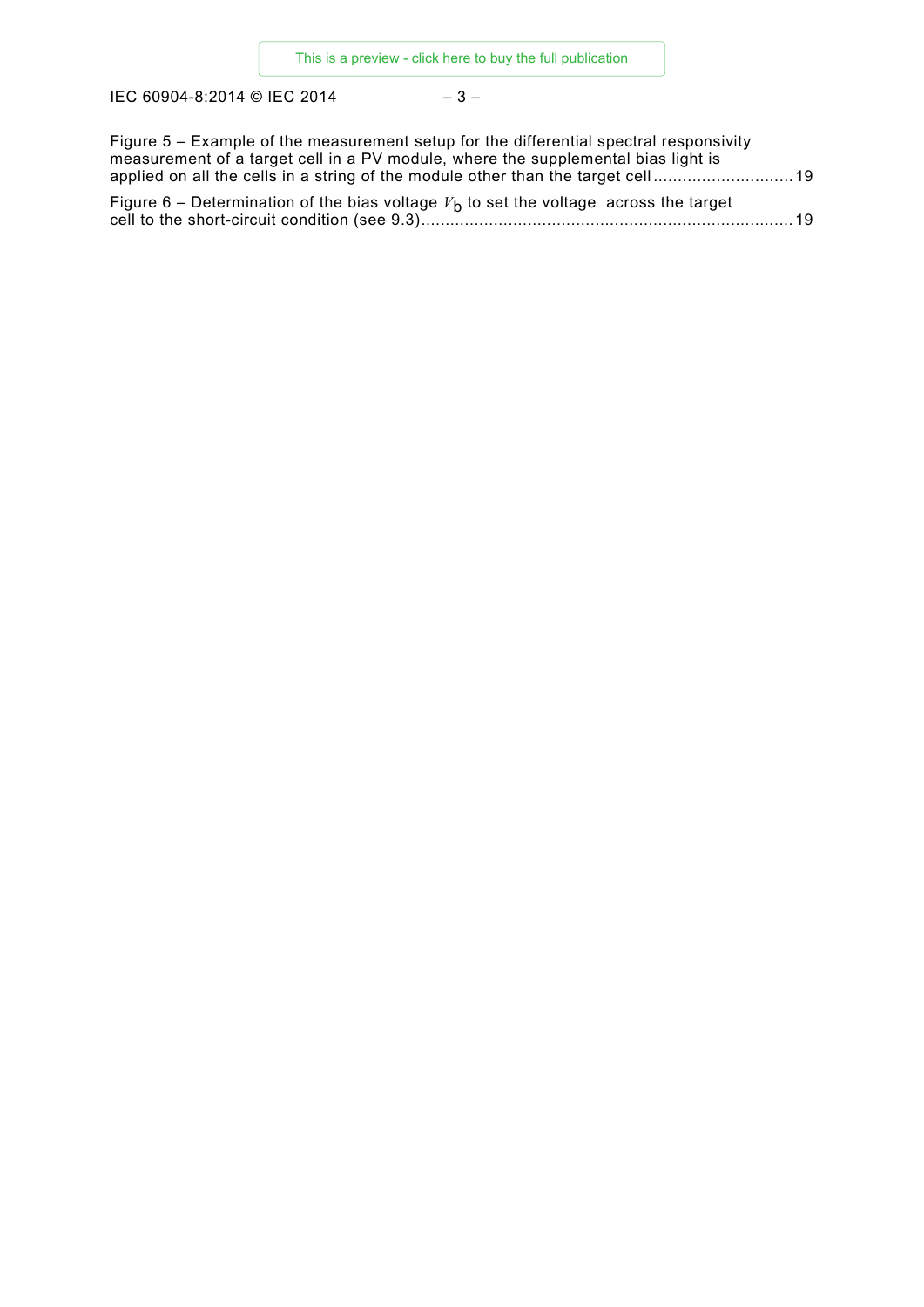[This is a preview - click here to buy the full publication](https://webstore.iec.ch/publication/3879&preview=1)

– 4 – IEC 60904-8:2014 © IEC 2014

# INTERNATIONAL ELECTROTECHNICAL COMMISSION

 $\overline{\phantom{a}}$ 

# **PHOTOVOLTAIC DEVICES –**

# **Part 8: Measurement of spectral responsivity of a photovoltaic (PV) device**

## FOREWORD

- <span id="page-3-0"></span>1) The International Electrotechnical Commission (IEC) is a worldwide organization for standardization comprising all national electrotechnical committees (IEC National Committees). The object of IEC is to promote international co-operation on all questions concerning standardization in the electrical and electronic fields. To this end and in addition to other activities, IEC publishes International Standards, Technical Specifications, Technical Reports, Publicly Available Specifications (PAS) and Guides (hereafter referred to as "IEC Publication(s)"). Their preparation is entrusted to technical committees; any IEC National Committee interested in the subject dealt with may participate in this preparatory work. International, governmental and nongovernmental organizations liaising with the IEC also participate in this preparation. IEC collaborates closely with the International Organization for Standardization (ISO) in accordance with conditions determined by agreement between the two organizations.
- 2) The formal decisions or agreements of IEC on technical matters express, as nearly as possible, an international consensus of opinion on the relevant subjects since each technical committee has representation from all interested IEC National Committees.
- 3) IEC Publications have the form of recommendations for international use and are accepted by IEC National Committees in that sense. While all reasonable efforts are made to ensure that the technical content of IEC Publications is accurate, IEC cannot be held responsible for the way in which they are used or for any misinterpretation by any end user.
- 4) In order to promote international uniformity, IEC National Committees undertake to apply IEC Publications transparently to the maximum extent possible in their national and regional publications. Any divergence between any IEC Publication and the corresponding national or regional publication shall be clearly indicated in the latter.
- 5) IEC itself does not provide any attestation of conformity. Independent certification bodies provide conformity assessment services and, in some areas, access to IEC marks of conformity. IEC is not responsible for any services carried out by independent certification bodies.
- 6) All users should ensure that they have the latest edition of this publication.
- 7) No liability shall attach to IEC or its directors, employees, servants or agents including individual experts and members of its technical committees and IEC National Committees for any personal injury, property damage or other damage of any nature whatsoever, whether direct or indirect, or for costs (including legal fees) and expenses arising out of the publication, use of, or reliance upon, this IEC Publication or any other IEC Publications.
- 8) Attention is drawn to the Normative references cited in this publication. Use of the referenced publications is indispensable for the correct application of this publication.
- 9) Attention is drawn to the possibility that some of the elements of this IEC Publication may be the subject of patent rights. IEC shall not be held responsible for identifying any or all such patent rights.

International Standard IEC 60904-8 has been prepared by IEC technical committee 82: Solar photovoltaic energy systems.

This third edition cancels and replaces the second edition published in 1998 and constitutes a technical revision.

The main technical changes with respect to the previous edition are listed below:

- Re-writing of the clause on testing
- Addition of a new clause for the measurement of series-connected modules
- Addition of the requirements of ISO/IEC 17025
- Additional figures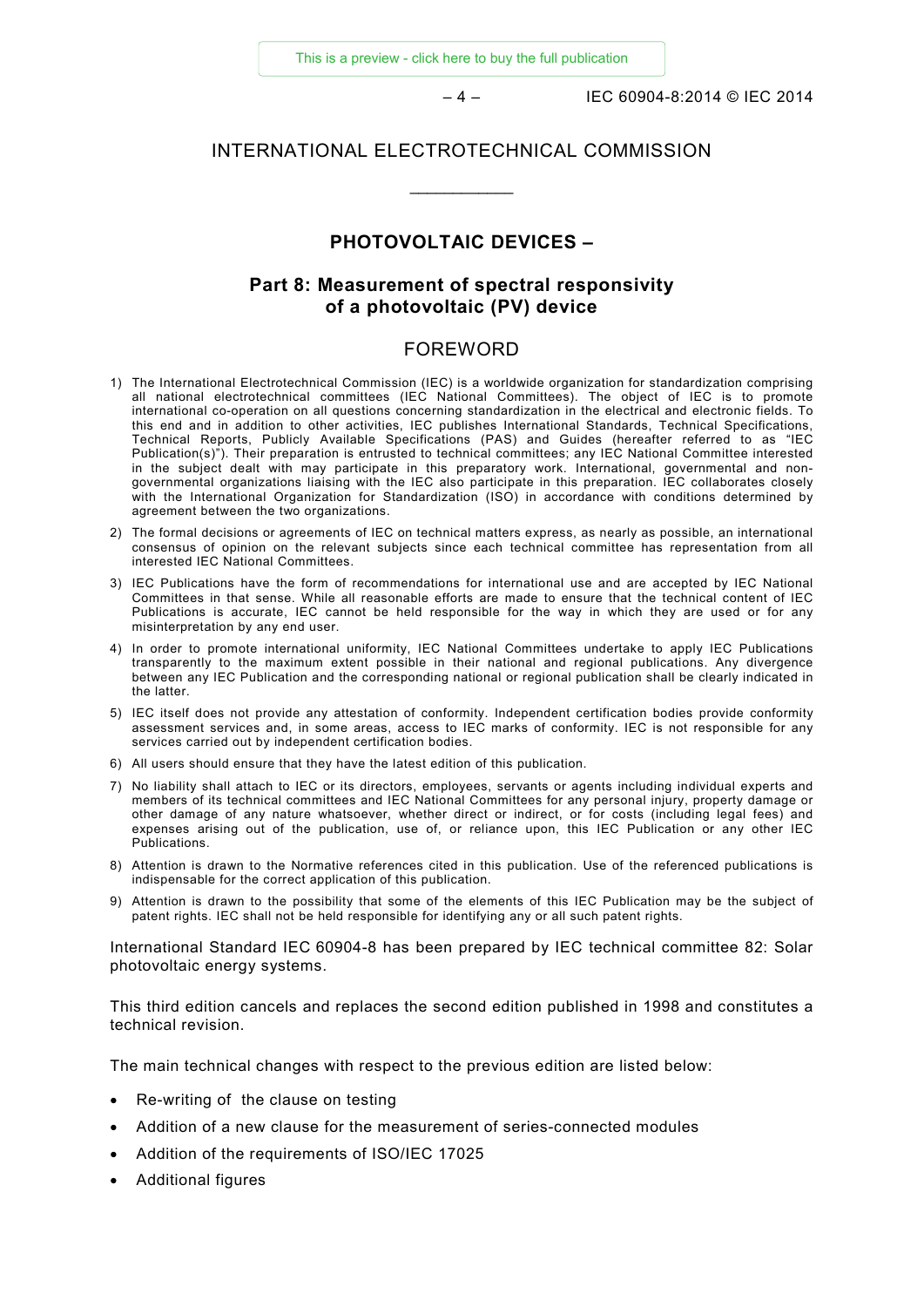IEC 60904-8:2014 © IEC 2014 – 5 –

The text of this standard is based on the following documents:

| <b>FDIS</b> | Report on voting |
|-------------|------------------|
| 82/822/FDIS | 82/843/RVD       |

Full information on the voting for the approval of this standard can be found in the report on voting indicated in the above table.

A list of all parts in the IEC 60904 series, published under the general title *Photovoltaic devices*, can be found on the IEC website.

This publication has been drafted in accordance with the ISO/IEC Directives, Part 2.

The committee has decided that the contents of this publication will remain unchanged until the stability date indicated on the IEC web site under "http://webstore.iec.ch" in the data related to the specific publication. At this date, the publication will be

- reconfirmed,
- withdrawn,
- replaced by a revised edition, or
- amended.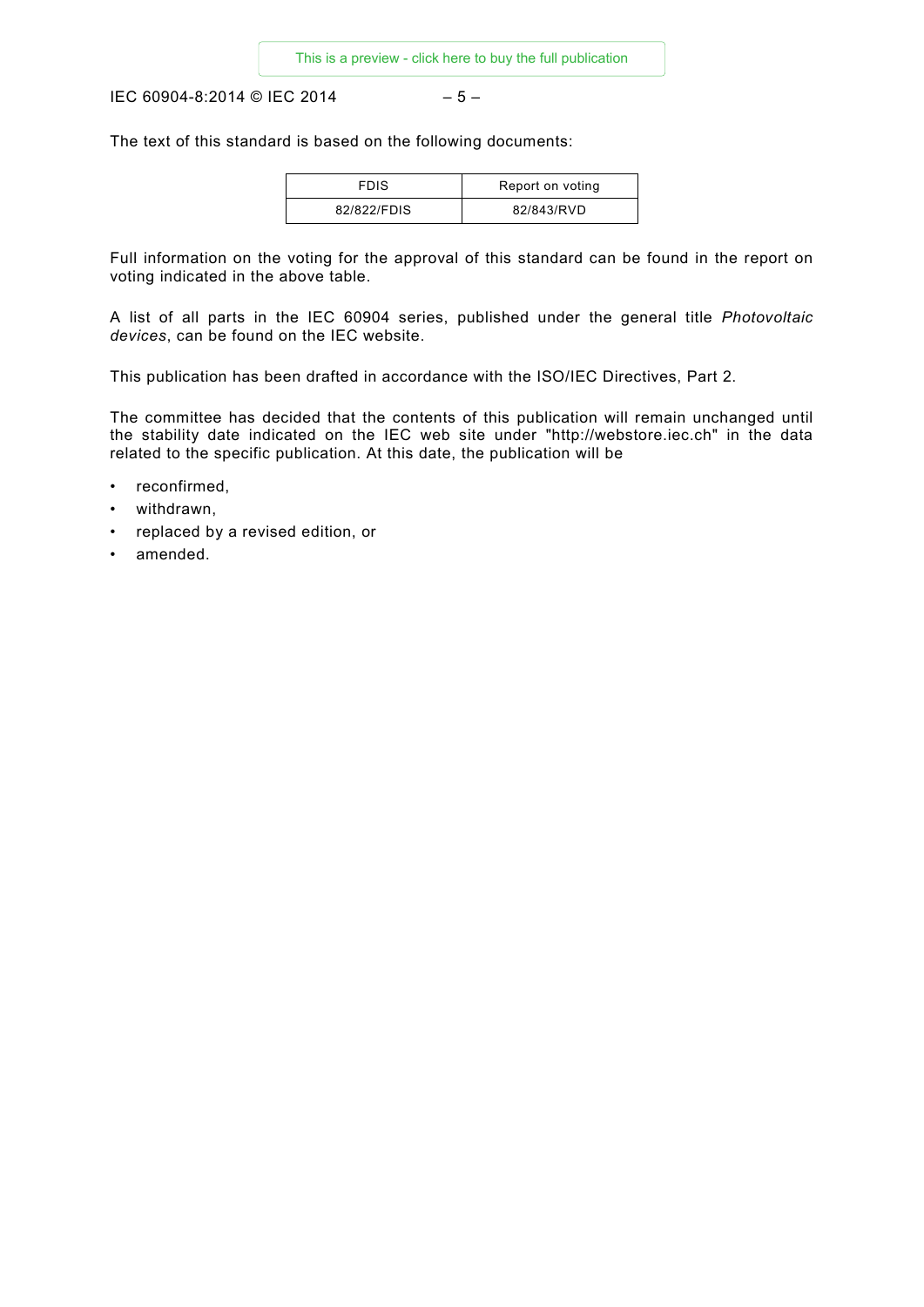– 6 – IEC 60904-8:2014 © IEC 2014

# **PHOTOVOLTAIC DEVICES –**

# **Part 8: Measurement of spectral responsivity of a photovoltaic (PV) device**

#### <span id="page-5-0"></span>**1 Scope**

This International Standard specifies the requirements for the measurement of the spectral responsivity of both linear and non-linear photovoltaic devices. It is only applicable to singlejunction devices. The spectral responsivity of a photovoltaic device is used in cell development and cell analysis, as it provides a measure of recombination and other processes occurring inside the semiconductor or cell material system.

The spectral responsivity of a photovoltaic device is used for the correction of the spectral mismatch if a PV device is calibrated in a setup where the measurement spectrum is different from the reference spectral irradiance data given in IEC 60904-3 and a reference device with a different spectral responsivity to the device under test is used. This procedure is given in IEC 60904-7.

#### <span id="page-5-1"></span>**2 Normative references**

The following documents, in whole or in part, are normatively referenced in this document and are indispensable for its application. For dated references, only the edition cited applies. For undated references, the latest edition of the referenced document (including any amendments) applies.

IEC 60904-3, *Photovoltaic devices – Part 3: Measurement principles for terrestrial photovoltaic (PV) solar devices with reference spectral irradiance data*

IEC 60904-7, *Photovoltaic devices – Part 7: Computation of the spectral mismatch correction for measurements of photovoltaic devices*

IEC 60904-9, *Photovoltaic devices – Part 9: Solar simulator performance requirements*

IEC 61215, *Crystalline silicon terrestrial photovoltaic (PV) modules – Design qualification and type approval*

IEC 61646, *Thin-film terrestrial photovoltaic (PV) modules – Design qualification and type approval*

IEC/TS 61836, *Solar photovoltaic energy systems – Terms, definitions and symbols*

<span id="page-5-2"></span>ISO/IEC 17025, *General requirements for the competence of testing and calibration laboratories*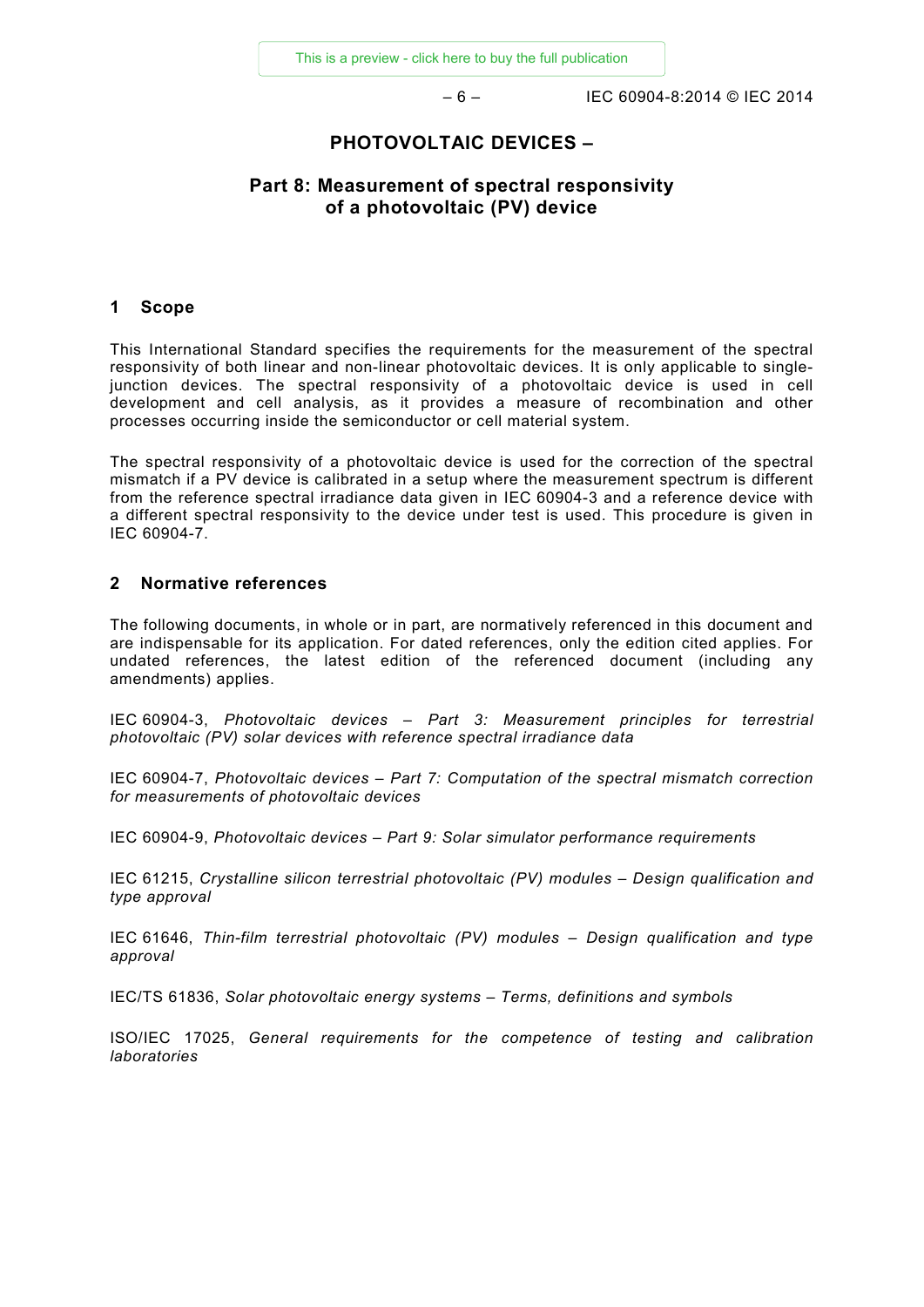– 22 – IEC 60904-8:2014 © IEC 2014

# SOMMAIRE

| 1                                                                                       |     |                                                                                                                                                                     |  |
|-----------------------------------------------------------------------------------------|-----|---------------------------------------------------------------------------------------------------------------------------------------------------------------------|--|
| 2                                                                                       |     |                                                                                                                                                                     |  |
| 3                                                                                       |     |                                                                                                                                                                     |  |
| 4                                                                                       |     |                                                                                                                                                                     |  |
|                                                                                         | 4.1 |                                                                                                                                                                     |  |
|                                                                                         | 4.2 |                                                                                                                                                                     |  |
|                                                                                         | 4.3 |                                                                                                                                                                     |  |
|                                                                                         | 4.4 | Application d'une tension de polarisation au dispositif en essai 27                                                                                                 |  |
| 5                                                                                       |     |                                                                                                                                                                     |  |
| 6                                                                                       |     |                                                                                                                                                                     |  |
|                                                                                         | 6.1 |                                                                                                                                                                     |  |
|                                                                                         | 6.2 |                                                                                                                                                                     |  |
|                                                                                         | 6.3 | Support du dispositif photovoltaïque et contrôle de température 33                                                                                                  |  |
|                                                                                         | 6.4 |                                                                                                                                                                     |  |
|                                                                                         | 6.5 |                                                                                                                                                                     |  |
|                                                                                         | 6.6 |                                                                                                                                                                     |  |
|                                                                                         | 6.7 | Mesures en courant alternatif en présence de pseudolumière 34                                                                                                       |  |
|                                                                                         | 6.8 |                                                                                                                                                                     |  |
| 7                                                                                       |     | Mesure de la sensibilité spectrale sous une source de lumière constante 34                                                                                          |  |
|                                                                                         | 7.1 | Méthode générale avec un monochromateur à réseau ou une roue à                                                                                                      |  |
|                                                                                         | 7.2 | Mesure du dispositif de référence pour l'étalonnage de l'installation35                                                                                             |  |
|                                                                                         | 7.3 |                                                                                                                                                                     |  |
|                                                                                         | 7.4 |                                                                                                                                                                     |  |
|                                                                                         | 7.5 |                                                                                                                                                                     |  |
| 8                                                                                       |     |                                                                                                                                                                     |  |
|                                                                                         | 8.1 |                                                                                                                                                                     |  |
|                                                                                         | 8.2 |                                                                                                                                                                     |  |
| 9                                                                                       |     |                                                                                                                                                                     |  |
|                                                                                         | 9.1 |                                                                                                                                                                     |  |
|                                                                                         | 9.2 |                                                                                                                                                                     |  |
|                                                                                         | 9.3 |                                                                                                                                                                     |  |
|                                                                                         | 9.4 |                                                                                                                                                                     |  |
| 10                                                                                      |     |                                                                                                                                                                     |  |
|                                                                                         |     | Figure 1 – Exemple de schéma fonctionnel pour l'équipement de mesure de la<br>sensibilité spectrale différentielle avec une source de lumière continue et un        |  |
|                                                                                         |     | Figure 2 – Exemple de schéma fonctionnel pour l'équipement de mesure de la                                                                                          |  |
| sensibilité spectrale différentielle avec une source de lumière continue et des filtres |     |                                                                                                                                                                     |  |
|                                                                                         |     |                                                                                                                                                                     |  |
|                                                                                         |     | Figure 3 – Exemple de schéma fonctionnel pour l'équipement de mesure de la<br>sensibilité spectrale avec une source de lumière pulsée et des filtres passe-bande 39 |  |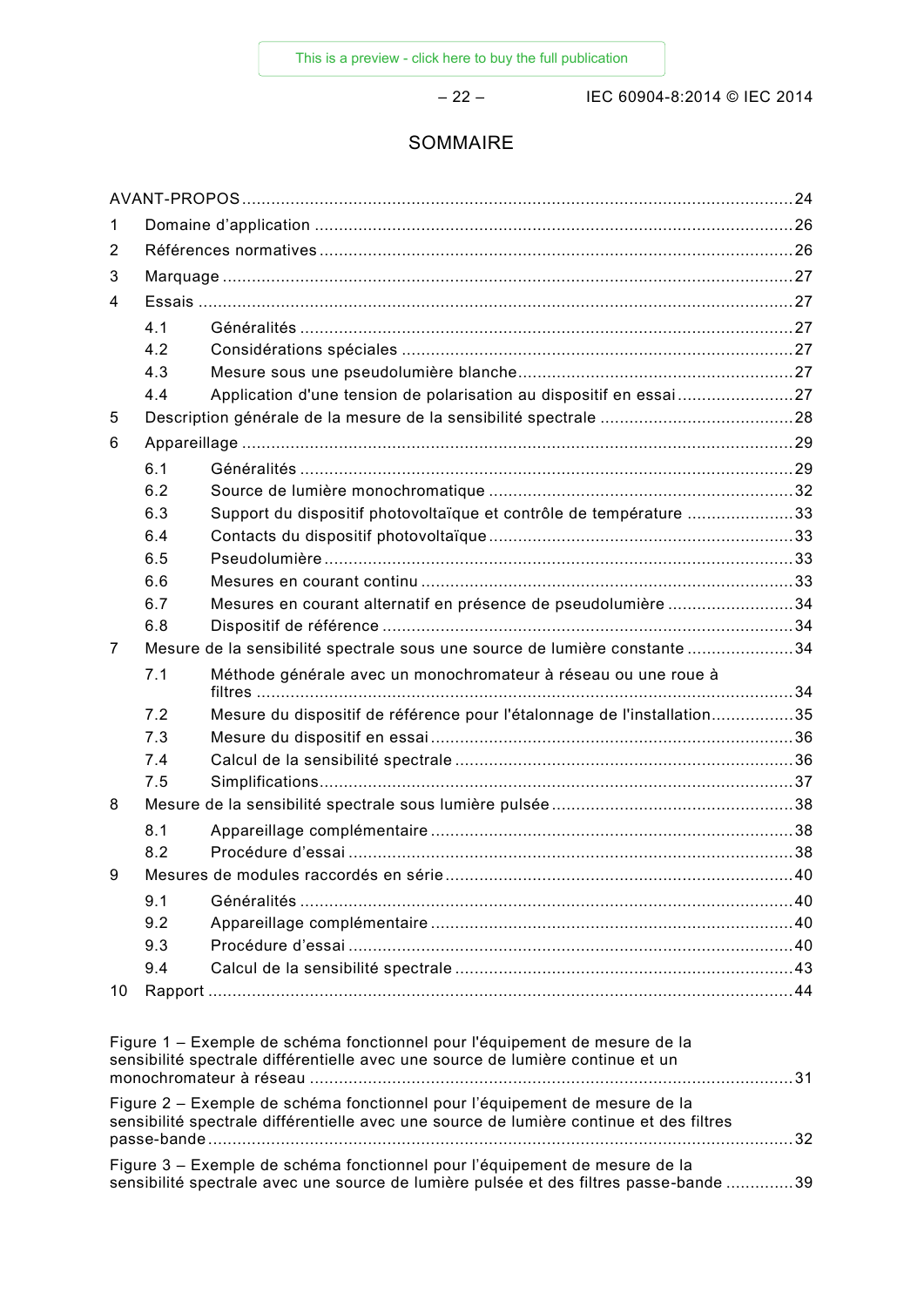IEC 60904-8:2014 © IEC 2014 – 23 –

| Figure 4 – Exemple de montage pour la mesure de la sensibilité spectrale différentielle<br>d'une cellule cible d'un module photovoltaïque, où la pseudolumière supplémentaire<br>est appliquée sur toutes les cellules du module autres que la cellule cible 41              |  |
|------------------------------------------------------------------------------------------------------------------------------------------------------------------------------------------------------------------------------------------------------------------------------|--|
| Figure 5 – Exemple de montage pour la mesure de la sensibilité spectrale différentielle<br>d'une cellule cible d'un module photovoltaïque, où la pseudolumière supplémentaire<br>est appliquée sur toutes les cellules d'une chaîne du module autres que la cellule cible 42 |  |
| Figure 6 – Détermination de la tension de polarisation $Vb$ pour régler la tension                                                                                                                                                                                           |  |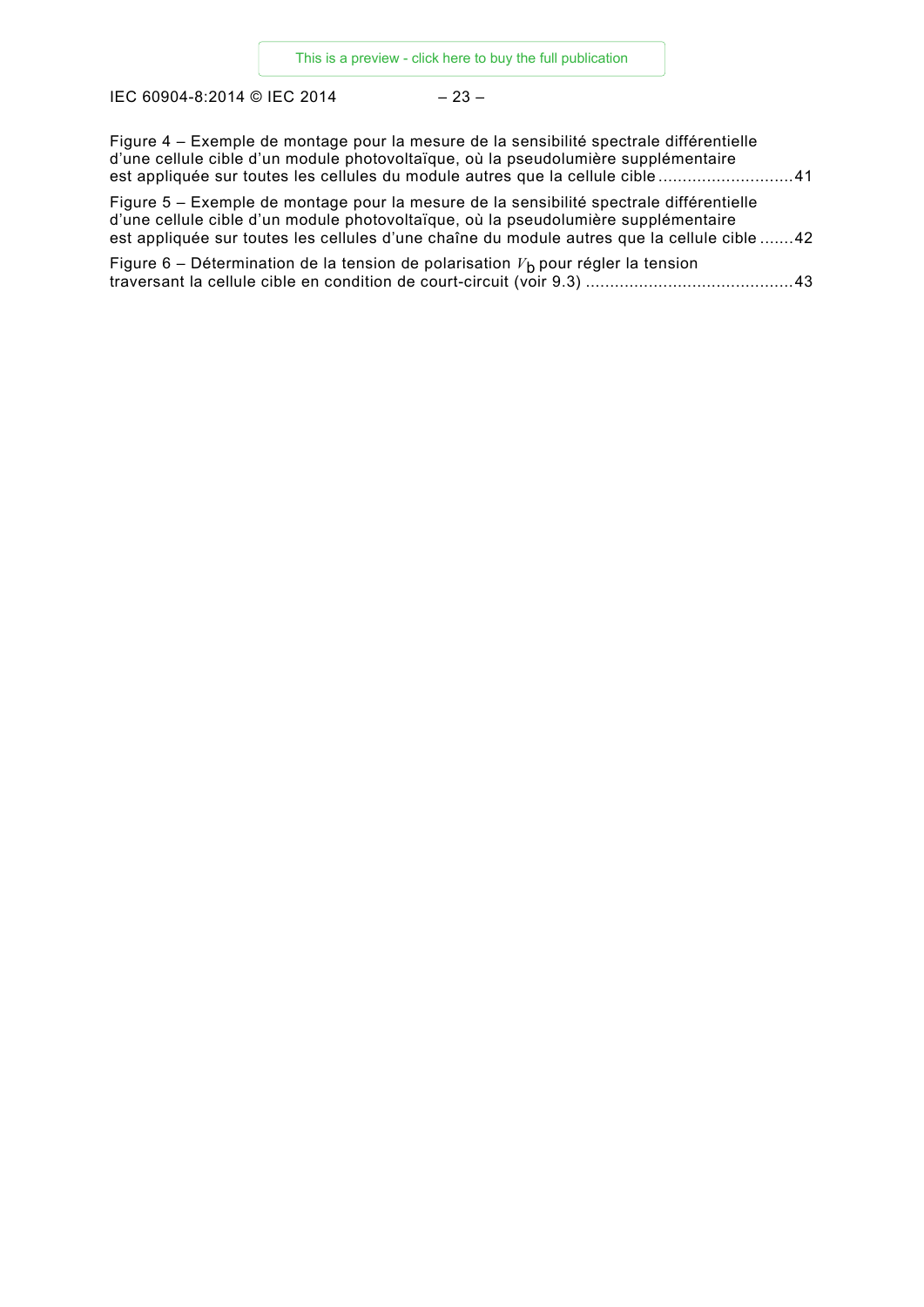[This is a preview - click here to buy the full publication](https://webstore.iec.ch/publication/3879&preview=1)

– 24 – IEC 60904-8:2014 © IEC 2014

# COMMISSION ÉLECTROTECHNIQUE INTERNATIONALE

\_\_\_\_\_\_\_\_\_\_\_\_

# **DISPOSITIFS PHOTOVOLTAÏQUES –**

# **Partie 8: Mesure de la sensibilité spectrale d'un dispositif photovoltaïque (PV)**

# AVANT-PROPOS

- <span id="page-8-0"></span>1) La Commission Electrotechnique Internationale (IEC) est une organisation mondiale de normalisation composée de l'ensemble des comités électrotechniques nationaux (Comités nationaux de l'IEC). L'IEC a pour objet de favoriser la coopération internationale pour toutes les questions de normalisation dans les domaines de l'électricité et de l'électronique. A cet effet, l'IEC – entre autres activités – publie des Normes internationales, des Spécifications techniques, des Rapports techniques, des Spécifications accessibles au public (PAS) et des Guides (ci-après dénommés "Publication(s) de l'IEC"). Leur élaboration est confiée à des comités d'études, aux travaux desquels tout Comité national intéressé par le sujet traité peut participer. Les organisations internationales, gouvernementales et non gouvernementales, en liaison avec l'IEC, participent également aux travaux. L'IEC collabore étroitement avec l'Organisation Internationale de Normalisation (ISO), selon des conditions fixées par accord entre les deux organisations.
- 2) Les décisions ou accords officiels de l'IEC concernant les questions techniques représentent, dans la mesure du possible, un accord international sur les sujets étudiés, étant donné que les Comités nationaux de l'IEC intéressés sont représentés dans chaque comité d'études.
- 3) Les Publications de l'IEC se présentent sous la forme de recommandations internationales et sont agréées comme telles par les Comités nationaux de l'IEC. Tous les efforts raisonnables sont entrepris afin que l'IEC s'assure de l'exactitude du contenu technique de ses publications; l'IEC ne peut pas être tenue responsable de l'éventuelle mauvaise utilisation ou interprétation qui en est faite par un quelconque utilisateur final.
- 4) Dans le but d'encourager l'uniformité internationale, les Comités nationaux de l'IEC s'engagent, dans toute la mesure possible, à appliquer de façon transparente les Publications de l'IEC dans leurs publications nationales et régionales. Toutes divergences entre toutes Publications de l'IEC et toutes publications nationales ou régionales correspondantes doivent être indiquées en termes clairs dans ces dernières.
- 5) L'IEC elle-même ne fournit aucune attestation de conformité. Des organismes de certification indépendants fournissent des services d'évaluation de conformité et, dans certains secteurs, accèdent aux marques de conformité de l'IEC. L'IEC n'est responsable d'aucun des services effectués par les organismes de certification indépendants.
- 6) Tous les utilisateurs doivent s'assurer qu'ils sont en possession de la dernière édition de cette publication.
- 7) Aucune responsabilité ne doit être imputée à l'IEC, à ses administrateurs, employés, auxiliaires ou mandataires, y compris ses experts particuliers et les membres de ses comités d'études et des Comités nationaux de l'IEC, pour tout préjudice causé en cas de dommages corporels et matériels, ou de tout autre dommage de quelque nature que ce soit, directe ou indirecte, ou pour supporter les coûts (y compris les frais de justice) et les dépenses découlant de la publication ou de l'utilisation de cette Publication de l'IEC ou de toute autre Publication de l'IEC, ou au crédit qui lui est accordé.
- 8) L'attention est attirée sur les références normatives citées dans cette publication. L'utilisation de publications référencées est obligatoire pour une application correcte de la présente publication.
- 9) L'attention est attirée sur le fait que certains des éléments de la présente Publication de l'IEC peuvent faire l'objet de droits de brevet. L'IEC ne saurait être tenue pour responsable de ne pas avoir identifié de tels droits de brevets et de ne pas avoir signalé leur existence.

La Norme internationale IEC 60904-8 a été établie par le comité d'études 82 de l'IEC: Systèmes de conversion photovoltaïque de l'énergie solaire.

Cette troisième édition annule et remplace la deuxième édition parue en 1998. Cette édition constitue une révision technique.

Les modifications techniques majeures par rapport à l'édition précédente sont indiquées cidessous:

- Réécriture de l'article dédié aux essais
- Ajout d'un nouvel article relatif aux mesures des modules raccordés en série
- Ajout des exigences de l'ISO/IEC 17025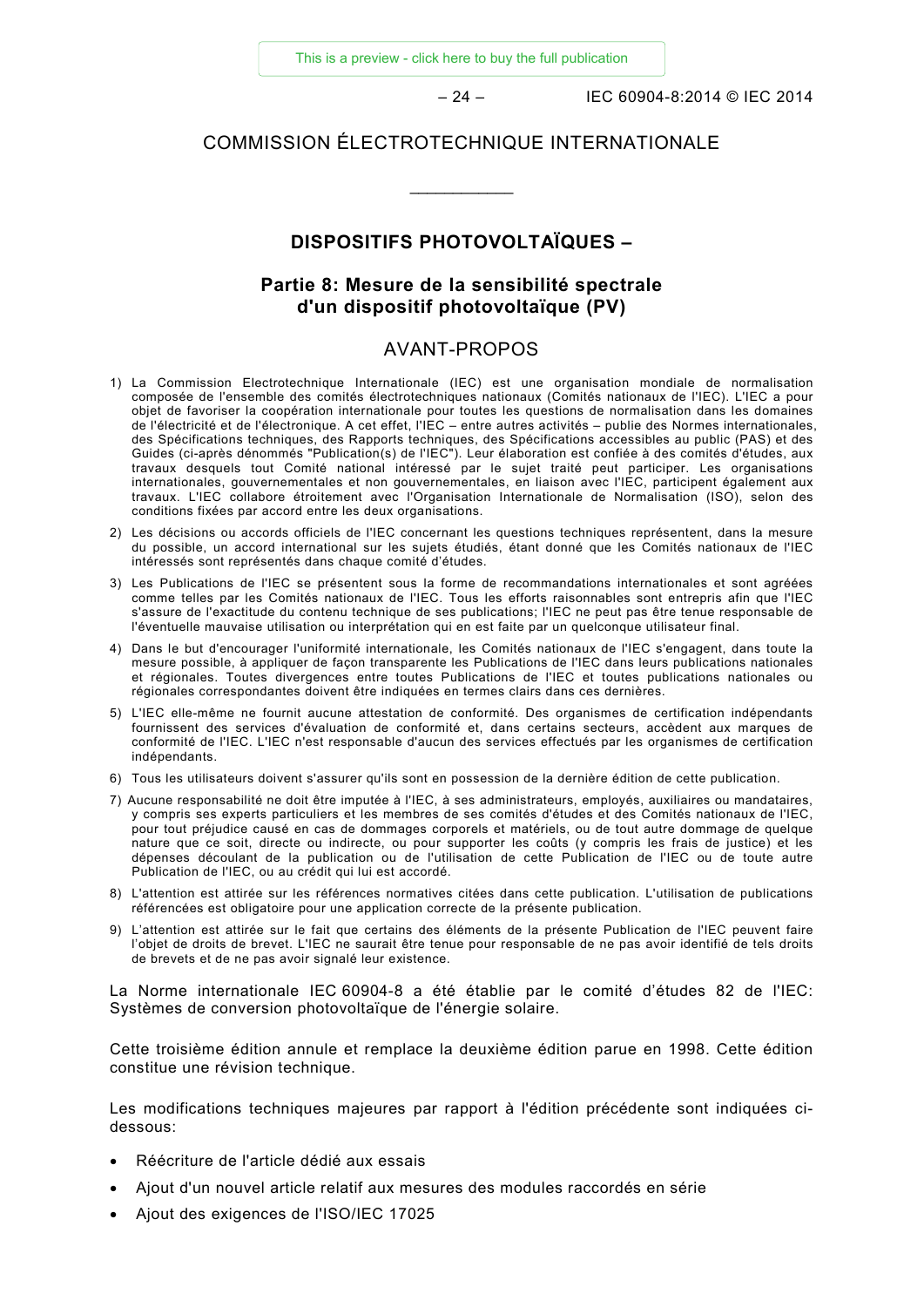IEC 60904-8:2014 © IEC 2014 – 25 –

• Figures supplémentaires

Le texte de cette norme est issu des documents suivants:

| FDIS        | Rapport de vote |
|-------------|-----------------|
| 82/822/FDIS | 82/843/RVD      |

Le rapport de vote indiqué dans le tableau ci-dessus donne toute information sur le vote ayant abouti à l'approbation de cette norme.

Une liste de toutes les parties de la série IEC 60904, publiées sous le titre général *Dispositifs photovoltaïques*, peut être consultée sur le site web de l'IEC.

Cette publication a été rédigée selon les Directives ISO/IEC, Partie 2.

Le comité a décidé que le contenu de cette publication ne sera pas modifié avant la date de stabilité indiquée sur le site web de l'IEC sous "http://webstore.iec.ch" dans les données relatives à la publication recherchée. A cette date, la publication sera

- reconduite,
- supprimée,
- remplacée par une édition révisée, ou
- amendée.